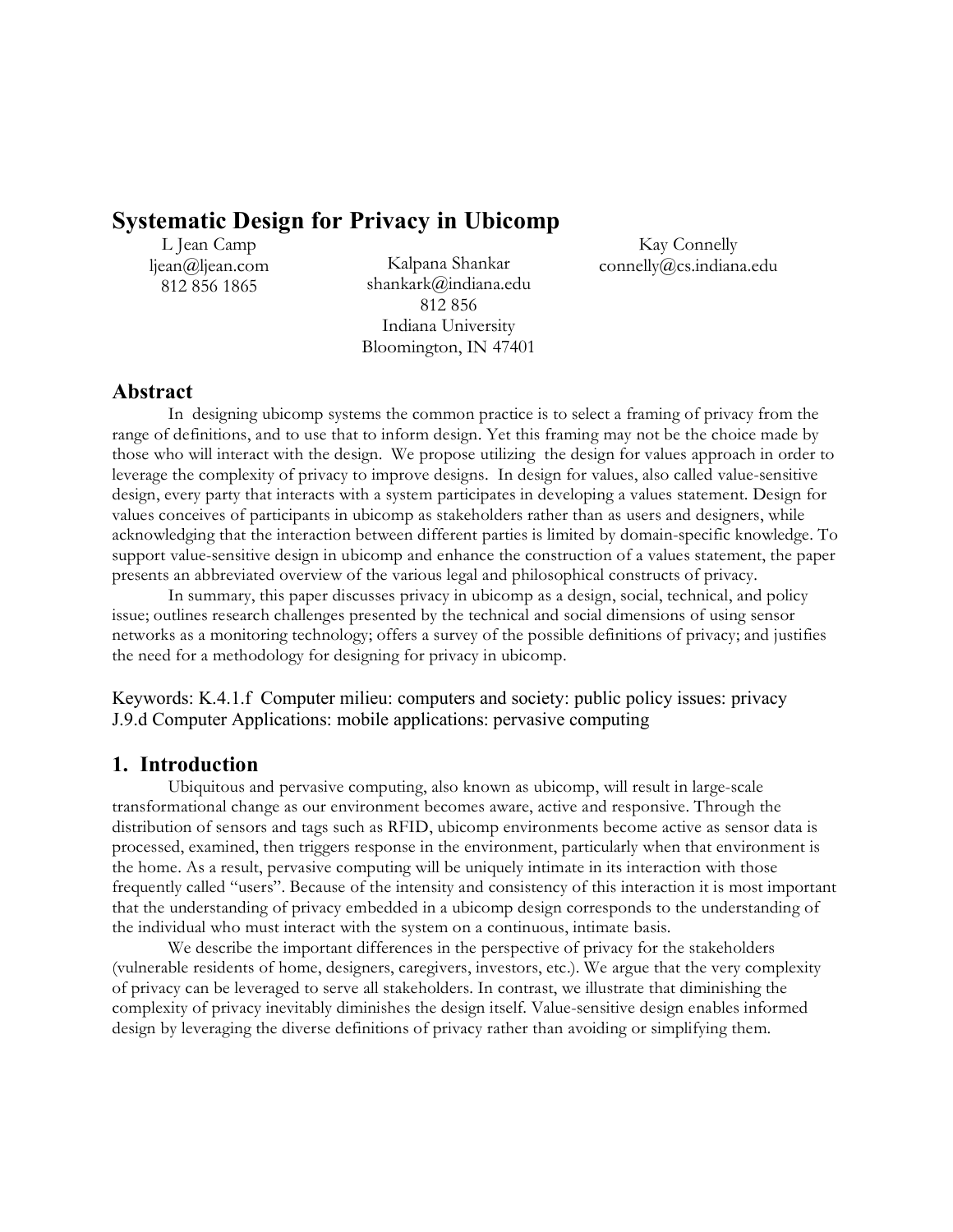In this paper, we introduce the domain of interest, home health care, in Section 2. We discuss the theoretical and methodological framework for value-sensitive design in Section 3. In Section 4, we provide a comprehensive if brief overview of privacy perspectives. We close by arguing that the design for values framework offers unique promise for privacy in healthcare.

## **2. Home Health Care**

Ubiquitous computing, commonly referred to as ubicomp, will result in a large-scale transformational change as our environment becomes aware, active and responsive. The intensity of this transformation requires an awareness of privacy. Ubicomp has the immense potential to improve our lives by improving our communication abilities: display activity levels of a remote relative [Mynatt, Rowan, et al. 2001] [Connely & Seik, 2005], automating common tasks (e.g. re-order medicines when they expire), assisting those with disabilities to participate more fully in society (e.g. text-to-speech for the visually impaired) and helping keep vulnerable populations safe (e.g. sending an alarm to a physician when a patient does not take critical medicines [Floerkemeier, & Siegemund, 2003]) Ubicomp also has the potential to lead us into an Orwellian society where every action of every person is monitored and recorded.

Designing for values in the context of informal care networks implies that the designer be sensitive to the cognitive abilities of the subject as well as needs of the caregiver. For example, there are early warning signs of dementia. A ubicomp system can leverage technology to help identify these signs, and provide tailored support for the care network depending on the progress of the decline. Monitoring data of different types and granularity should be collected at the different stages (i.e., as an elder declines or an injured person recovers) in order to maximize the efficacy of the system in helping the caregivers while remaining sensitive to the privacy of the care recipient. Thus, all data do not need to be collected all of the time, but rather targeted data can be compiled and analyzed based on a risk profile.

Privacy need not mean less information, but rather more thoughtful use of data. Indeed, monitoring data of different types and granularity should be collected at the different stages (i.e., as an elder declines or an injured person recovers) in order to maximize the efficacy of the system in helping the caregivers orthogonal to the issue of remaining sensitive to the privacy of the care recipient.

There are a variety of off-the-shelf sensors available for use in the home. Different sensors in different contexts may require different types of filtering in order to maintain privacy and provide adequate information. Filtering can be implemented by reducing sample rates, reducing data precision, or aggregating data. For example data may be collected at fewer times, reported in time ranges rather than time-stamped, or reported only as an aggregate.

Current home-sensor systems collect as much information as possible by default. Data filtering is typically performed at the applications layer, with data storage being a distinct question. One way for designers to address privacy is to select appropriate filtering that can be done before data are stored, thereby protecting detailed information by never compiling it.

Decreased data availability also means less data to be lost in case of loss of machine security. Individuals left to manage their own home system are unlikely to be effective security managers. When interviewed people may present themselves as effective security managers, but available data indicates that their practices are woeful. Users' practices are little more than token behaviors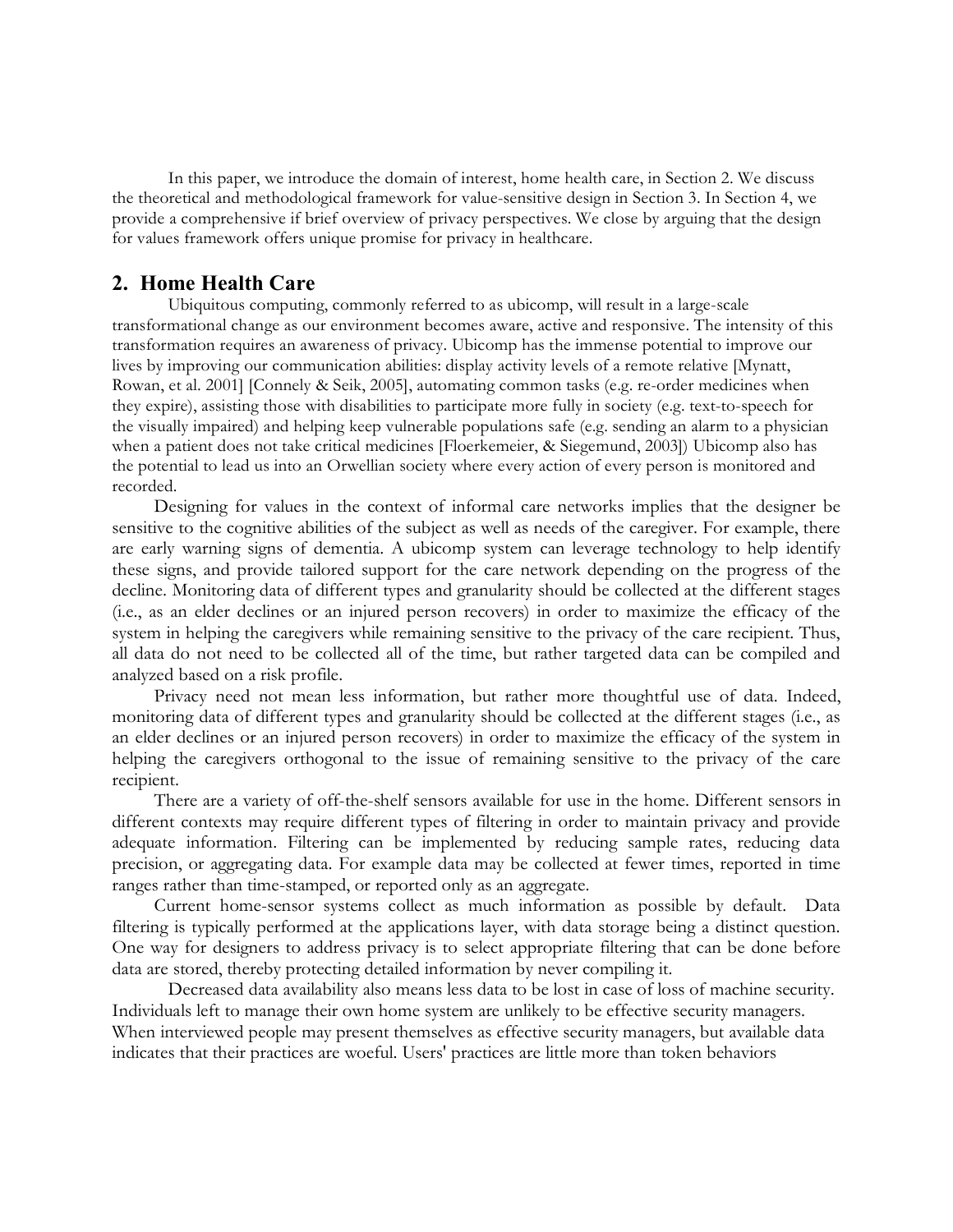designed to prevent some unknowable harm that is not understood. The behaviors described in the ethnographic paper are best understood not as security behaviors but as flawed judgments under uncertainty. (Dourish, Grinter, Delgado de la Flor & Joseeph 2004)

Physical security is understood by the users. Network security is not, and thus their decisions are based on far more uncertainty. For example, Dourish offers an example of holistic security where the user secures her physical space to protect confidential information. How does the location of the screen alter in any way a network attack, Trojan horse, or viral infection? Not at all. The user is applying a completely inappropriate physical heuristic to network security.

Checking self-asserted domains is a common mechanisms for security. This cannot ensure documents are not infectious unless malicious parties are honest about their origins. Spam, phishing, 419 fraud, and viral attacks indicate that this is misplaced trust. (Dourish, Grinter, Delgado de la Flor & Joseeph 2004)

Practices users describe as practical management are often bad user heuristics that systematically fail to mitigate network security threats and often exacerbate them. The response of those with security training is to understand that ignorance is dangerous and hope to mitigate this through training. Yet educating users to the technologists' level of understanding is not feasible. Translation of stakeholder models of data protection to effective action requires matching stakeholder concepts of data control to that of the designer in order to provide useful and meaningful practices, as opposed to targeting and changing end users. The heuristics selected by the user to manage their own systems reflect not a rational evaluation of risk, but do reflect their own perceptions of the importance and nature of security. Therefore matching user perception to design goals can create a more understandable, and thus manageable, system.

The designers of security systems have failed to communicate requirements to users, so the only effective user behavior identified in the study is depending upon others. With in-home ubicomp, there is no information technology services staff. The only effective mechanisms users present upon investigation is either completely unavailable for in-home ubicomp, requires a concentration of trust that lends itself to the dystopian. End users cannot be effective security or privacy managers without a match between design, perception, and resulting heuristics.

# **3. Value-Sensitive Design**

Value-sensitive design is a design method whereby the initial design is accompanied by a values statement. The values statement is explicitly not a Software Development Impact Statement because, while values choices can be made in design, value choices can also emerge during use. Design for values as a method embeds explicit values choices, documents those choices, and thus enables adoption and alteration of technologies to be informed choices made in the appropriate social context. Design with values as a critical component has been used successfully for location-based computing but not in home health care. (Freier, Consolvo, Kahn, Smith & Friedman, 2005).

In the case of ubicomp a values statement can be developed by the party to be monitored, the care-giver who will interact with the monitored party, the party paying for development, and the technologists. Values statements can be more straight forward in home-based systems as the stakeholders can be more easily identified. Contrast the situation to that of a university, where there are often literally thousands of stakeholders. [Camp, 2003][Friedman, 2001]

The sheer complexity of understanding a value as amorphous as security, which is itself better specified than privacy, has been a serious difficulty in applying value-sensitive design. [Nissenbaum &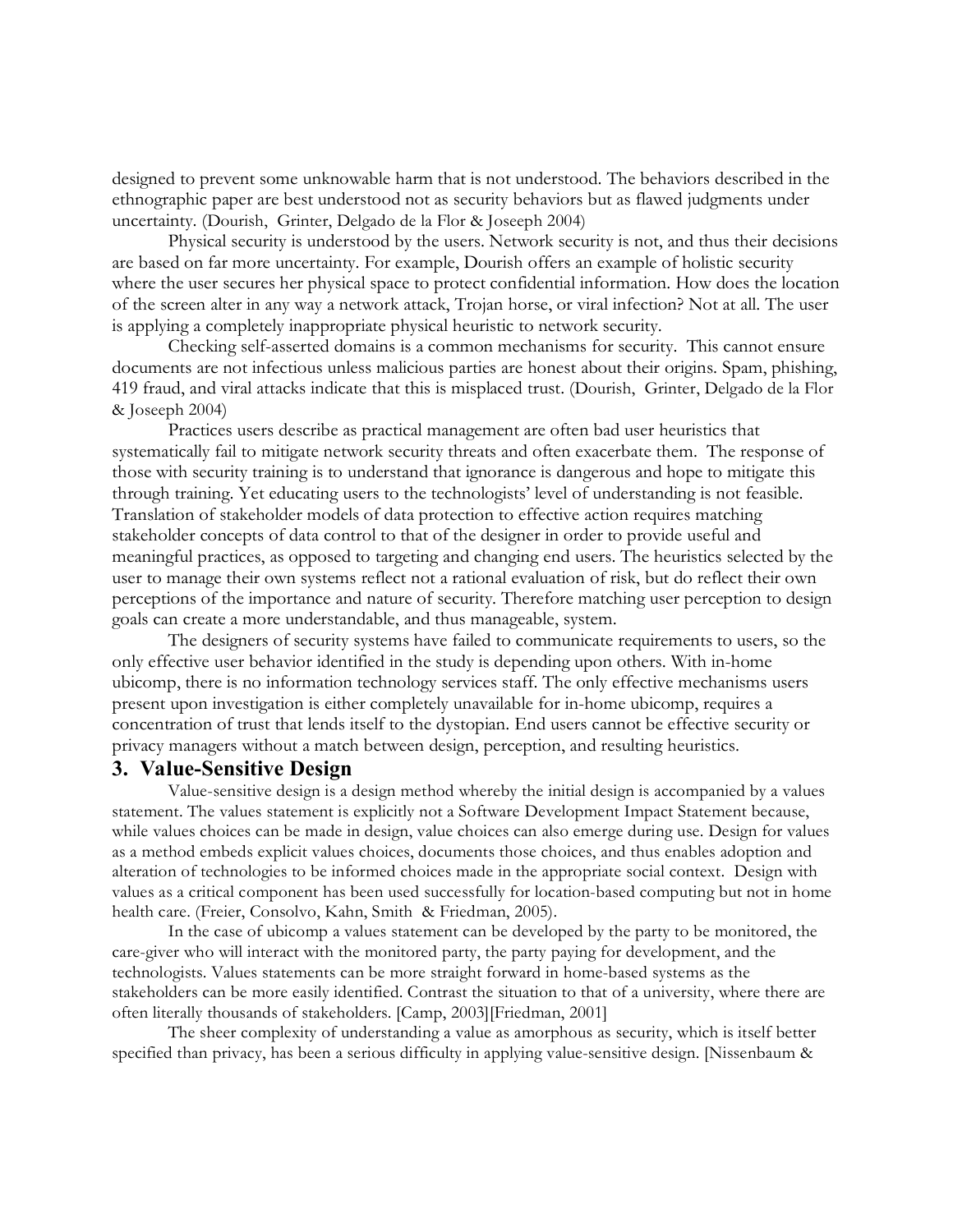Felton, 2002] Thus rather than developing a single monolithic concept of privacy, designers may build upon the previously extant definitions to create a common understanding between themselves and stakeholders. Without stakeholder definitions of privacy, designer concepts of privacy cannot protect those issues critical to the stakeholder.

Age, gender, education and earnings all influence individual perceptions of digital privacy. A ubicomp designer developing an installation for an elderly person is likely to differ from that stakeholder *in every significant dimensions*. There is no theoretical basis for assuming that the designer and stakeholder will have the same conceptions of privacy. For example, an elder may fear falling in the bathroom while a designer may still be dealing with his or her sexual identity. Thus an elder may seek real-time audio connection without limited data compilation over the long term, while a young person may be concerned with audio, especially audio that becomes active at some noise threshold. As a result, the elder may want different sensor monitors where the designer would tend to a zone of privacy due to the designers' discomfort rather than the stakeholders' requirements. In contrast, the elder may be sensitive to others' knowledge of the sheer number of visits to the bathroom, something that would not concern most youthful designers but would easily be evident with long term data compilation.

Design for values is not exclusively technologically deterministic, recognizing that the initial design may be altered during use. Thus design for values requires stakeholder participation in construction a values statement to guide the design not a specification of final design outcomes. The technologically deterministic [Eisenstein, 1979] [McLuhan, 1997], socially constructed [Fischer, 1994] [Spar, 2002] and dynamic iterative [Castells, 1997] [Douglas, 97] models of technological development have clear parallels in, respectively, the technical, preexisting, and emergent models proposed for computing systems in design for values [Friedman & Nissenbaum, 1996]. Technical bias is that which is inherent in or determined by the technology. Preexisting bias is that bias which had been previously socially constructed and is integrated into the technology. Emergent bias develops as a system is used and develops in a specific social context. The goal in value-sensitive design is not to create omniscient designers, but rather ethical design (within the designers' informational space) that enhances social discourse about any specific technological artifact. The participation of stakeholders may allow them to be informed and observant as they adopt the technology in their own social contexts.

Clarification of values is particularly important in discussing security and privacy, as these are so often confused in both technical design and user perception. While computer security and privacy are, in most cases, well aligned, they are not equivalent. Security is the control of information. Privacy is the control of information by the subject of the information. With personally identifiable information, the inability of the subject to control information linked with his/her identities is a threat to privacy.

While there is no known predictable method for making an absolute assertion about the privacy implications of a given default in a particular feature for a generic system, clearly predictions can be made about the potential for privacy violations created in a particular technology [Camp, 2001] [Lessig, 1999]. Although much research on privacy is applicable to ubiquitous computing and there are nearly 150 privacy enhancing technologies on the market, as well as dozens of innovations submitted every year to the Privacy Enhancing Technologies workshop, there has been inadequate examination of the potential application of these technologies in the context of home-based ubicomp for care-giving, potentially one of the most extreme cases in terms of privacy.

### **4. Theoretical Foundation: Privacy as a Design Value**

On the surface, there is a seemingly inherent tradeoff between ubicomp and privacy. Privacyenhancing ubicomp is not an oxymoron. Privacy and ubiquitous computing can, together, serve to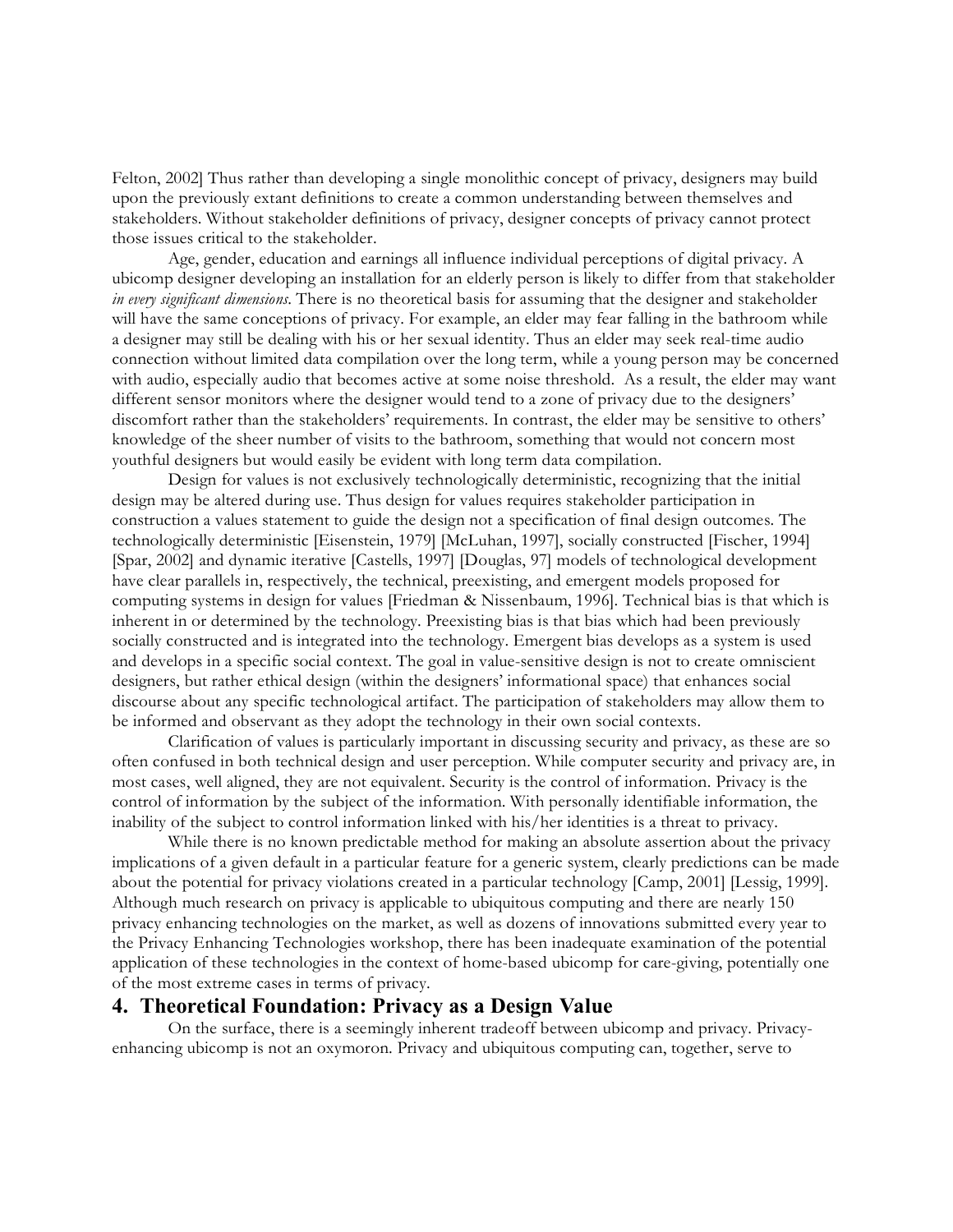enhance individual autonomy. Of course, there is an conflict between the designer's desire to have information to make optimal use of the system and the subjects right to privacy, that is, their control of information about themselves. Yet carefully selecting information and deciding in the design stage who will have access to and control of information can enhance functionality while protecting privacy.

Making privacy function in ubicomp requires understanding the various dimensions of privacy. The technology implemented by a designer can vary based on the designers' conception of privacy (e.g., Phillips, 2004; Camp & Osorio, 2003). Thus in the following section I examine different conceptions of privacy, for Constitutional law to technical practice.

Complex definitions of user-centered privacy incorporate computer security, an understanding of the theoretical foundation of legal rights, and an appreciation of data protection. In this section the most common ubicomp approach (privacy as the creation of boundaries) is augmented by addition conceptions of privacy drawn from the legal and technology studies literature. None of these are original; all are widely used within the legal or science studies domains.

#### **Privacy as Spatial**

Privacy in ubiquitous computing is most often conceived of as an issue of boundaries. [Jaing, 2002] [Langheinrich, 2002] [Boyle, 2003] [Geraci, 2004] Many ubicomp designers have adopted a concept of contested social spaces as articulated in the concept of privacy as process. [Altman, 1975] These conceptions are important, informative, but inadequate.

The boundary concept strongly parallels the early work on regulation of speech on the Internet, in which legal and policy scholars disputed the nature of cyberspaces.<sup>1</sup> [Naughton, 1992] [Sunstein, 1995] In both digital speech and ubicomp privacy, spatial metaphors were adopted because of the potential power of the heuristic. Spatial metaphors enabled the classification of contests with historical conflicts of speech. Spatial metaphors offer great subtlety. Like the speech debate, the spatial ubicomp privacy discourse has integrated issues of social, natural and temporal spaces. [Langheinrich, 2002] Again mirroring the speech debate, ubicomp researchers are finding that while spatial metaphors offer insight, they offer little practical design guidance. In the case of speech, the DMCA clarified the issue of liability and requirements for oversight. Unlike in the case of speech, a legislative blow of Alexandrian strength cutting this Gordian Knot will not be soon forthcoming. Thus the following paragraphs build upon discourse from the speech debate to inform the subtleties of ubicomp design.

The difference between virtual and physical spaces is determined by the nature of the boundaries that divide them. Virtual boundaries are distinct in three dimensions: simultaneity, permeability and exclusivity. [Camp & Chien, 2001] Simultaneity refers to the ability of a person to be two places at once: at work and at a train ticket booth. Permeability is the capacity of ICTs to make spatial, organizational or functional barriers more powerful, less powerful, or even invisible. The permeability of the work/home barrier is most clearly illustrated with telecommuting. Barriers can be so permeable as to be transversed without the knowledge of the person putatively moving across the boundary. For example, moving from a conference site to the payment processor or from a web site to an affiliate is intended to be seamless. Similarly some blogs (a notably annoying feature

<sup>&</sup>lt;sup>1</sup> This debate was settled when Internet Service Providers obtained a Safe Harbor provision in the Digital Millennium Copyright Act that delineated appropriate ISP behavior with regards to copyright (a most troublesome modern speech/property conflict) and expression.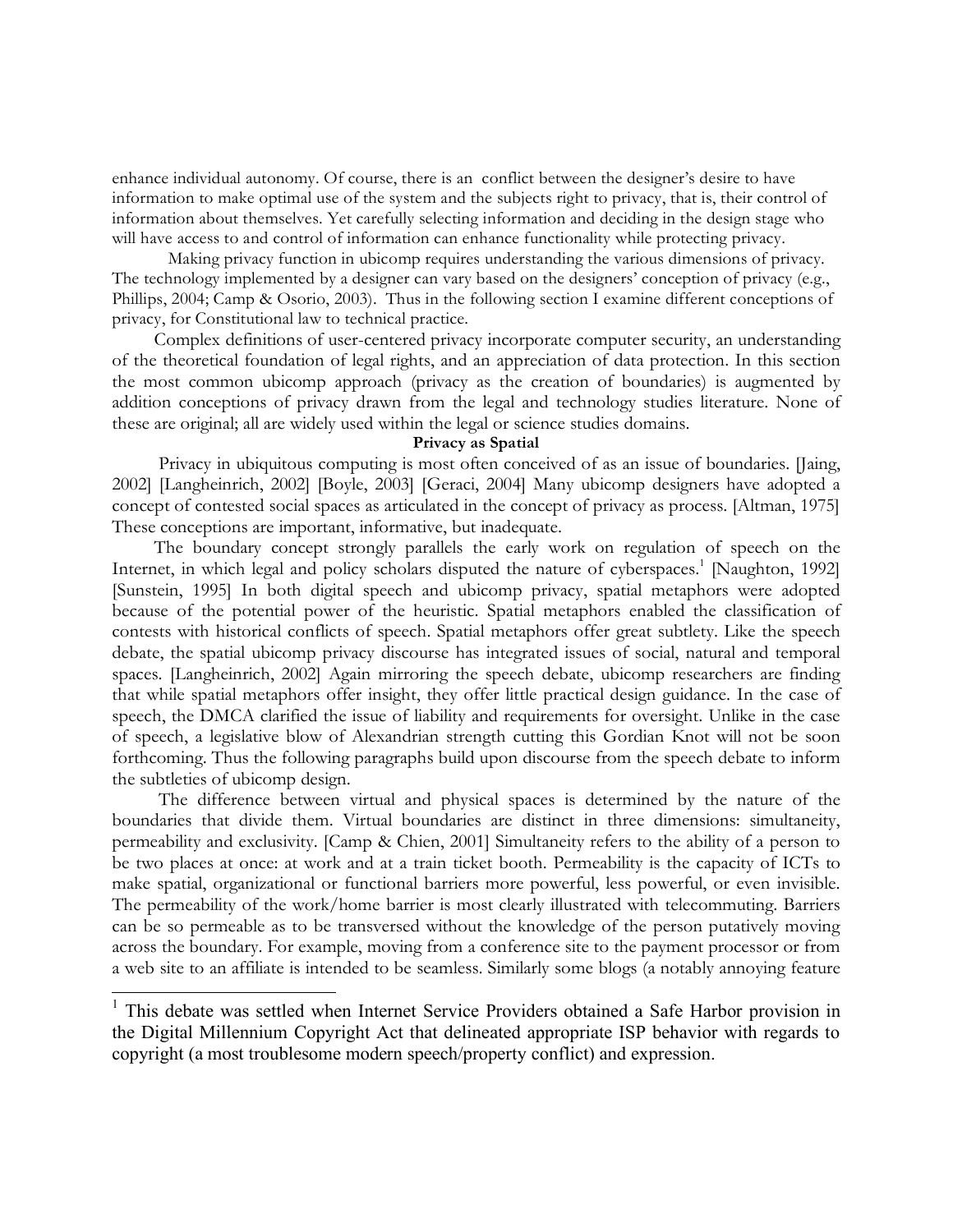dropped by e-commerce sites) keep a reader framed so that the reader cannot easily escape one blog into another. In one case the user crosses boundaries and experiences simultaneity, and in the other the user attempts to cross boundaries and is constrained by invisible ties.

Exclusivity, in contrast, is the ability of ICTs to create spaces that are impermeable, or even imperceptible, to others. Intranets may offer exclusive access through a variety of access control mechanisms, and the creation of databases that are invisible to the subjects clearly illustrates the capacity for exclusivity. In the physical sphere, the walled private developments offer an excellent example of exclusivity, yet it is not possible to make physical spaces so exclusive as to be invisible. In digital spaces discovery of places one is not allowed to view is itself problematic. Technologies redefine the nature of space, and digital networked technologies alter the nature of boundaries. [Shapiro, 1998]

The ubicomp community currently embraces a spatial metaphor for privacy. Spatial metaphors have proven too blunt for privacy and speech on the Internet, and are likely to prove inadequate for ubicomp. Spatial metaphors are an important but inadequate start; a foundation but not a endpoint.

#### **Data Protection**

Due to the complexity of the problem of privacy and ever increasing data flows, the European Union, Canada, and Australia have adopted data protection regimes. The Code of Fair Information Practice is the foundation of the dominant data protection regimes. The Code (and the related data protection requirements) has as its core *transparency, consent, and correction*. In terms of privacy, these are generally seen as a reasonable minimum. However, in the case of designing for home-based medical ubicomp, even the Code, which is far more simple that the European or Canadian data protection regimes, is problematic.

Transparency requires that no data compilation be secret. Of course, that is implicit in the installation of a sensor network in one's home. Yet consent can be problematic even when the installation is clearly visible. Informed consent implies an understanding of the underlying sensor technology and the data that can be compiled. "This is a pressure sensor", may not convey adequate information if the pressure sensors and software are such that they can uniquely identify those walking across the space. Consent includes not only awareness of the existence of data in sorted form, but also consent to the various uses of that data. Consent requires that data can be deleted or corrected when desired by the subject.

The capacity to alter data, included in the requirement that individuals are allowed to ensure data are correct, obviously has distinct implications when the data are stored locally and the individual may not perceive correct data as being in his or her own interest. For example, elders with dementia may delete necessary data.

A more general call for use of data protection principles in ubicomp originated in 2001 [Langheinrich, 2001] yet the spatial model remains dominant. Data protection principles above have been dissected for appropriate application in ubicomp. [Jiang, Hong, Landay, 2002] The core principles of data protection were inadequate for general application. The tasks required by data protection - collection, access, and secondary use limitation – were respecified for the ubicomp environment. Data subjects in any case must be empowered by being able to limit data collection, choosing to avoid date surveillance, and be aware of all data compilations. These correspond to the fair information practices above, but the ubicomp environment required an extension to data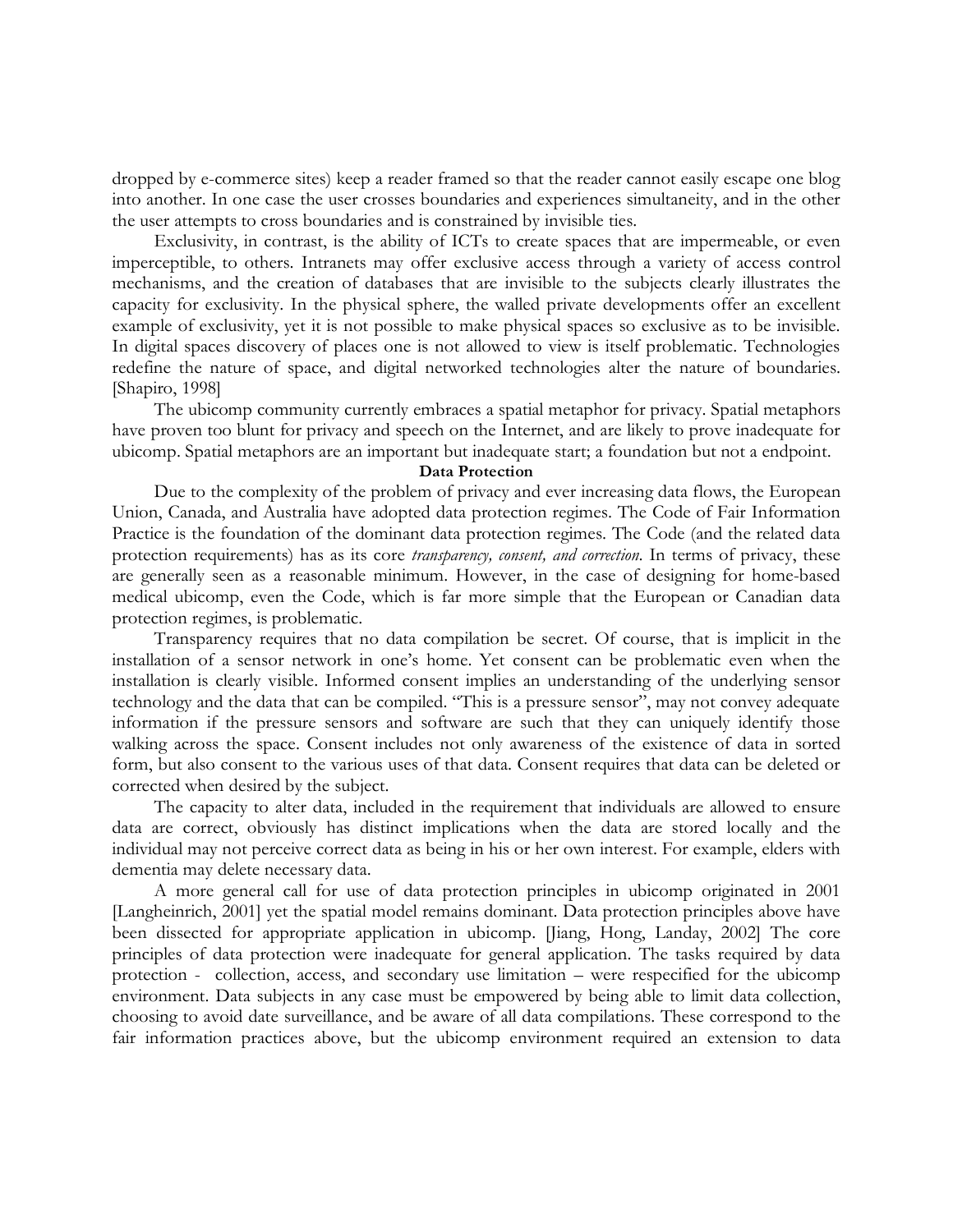protection into a user-centric and technology-centric parsing to simplify application of the concepts to specific designs.

Data protection defines some data as inalienable (e.g., sexual orientation) and other data as subject to contract (e.g., name, address, date and amount of a purchase) Yet these constraints may not be adequate in ubicomp. The clean, carefully drawn lines about particular data elements in data protection are inadequate for the continuous data flow with probabilistic potential to detail all factors of our lives.

#### **Autonomy**

Data protection regimes have the advantage of mitigating the complex dimensions of privacy. In contrast, spatial and multi-level jurisdictional approaches have the advantage of illuminating the sometimes competing dimensions of privacy. This and the following two sections describe the jurisdictional approach.

Autonomy has traditionally been a central concern of legal scholars in privacy. In the literature of democracy, privacy is autonomy. Privacy as a Human Right under the UN Universal Declaration of Human Rights is based on the freedom to act without the fear of surveillance. Surveillance can result in targeted retaliation. Similarly, the European Data protection regime recognizes informational autonomy by declaring that there are data that *cannot be collected* except under highly constrained circumstances, for example data on sexual preference. Legal monographs on privacy tend often focus exclusively on the autonomy concept of privacy (e.g., Alderman and Kennedy, 1995).

(Notice that the use of word and concept of autonomy in privacy does not directly map to autonomy as broadly conceived in health care. At the grossest level, the consent-based concept of autonomy in health care is more closely aligned with the data protection model in privacy. More detailed discussion of autonomy as perceived by health professionals and in health practice is beyond the scope of this work. Suffice to say that the same word refers to two different and significant bodies of literature and practice, and this focus is on the non-medical legal tradition.)

Privacy is a form of autonomy because a person under surveillance is not free. In the United States, Constitutional definitions of privacy are based on autonomy, not seclusion. These decisions have instituted both sexual autonomy and, in the case of postal mail and library records, a tradition of information autonomy under the law. (This concept of information autonomy was altered under the USA PATRIOT Act but still remains central in American jurisprudence.)

Autonomy is more than agency. Autonomy is the ability to act without threat of retaliation and thus refers to freedom of action that is not mitigated by surveillance. In NAACP v. Alabama, the opinion sums up the requirement for autonomy for a legal regime, "a government purpose to control or prevent activities constitutionally subject to regulation may not be achieved by means which sweep unnecessarily broadly and thereby invade the area of protected freedoms." A technical modification may be "a technological purpose to control or prevent activities subject to surveillance may not be achieved by means which sweep unnecessarily broadly and thereby invade the area of preferred freedoms."

Autonomy as privacy became part of the popular discourse in the United States in 1965 because of two decisions by the Supreme Court that year. In the first, a unanimous Court struck down the Congressional statutory authorization of the Post Office to detain mail the USPS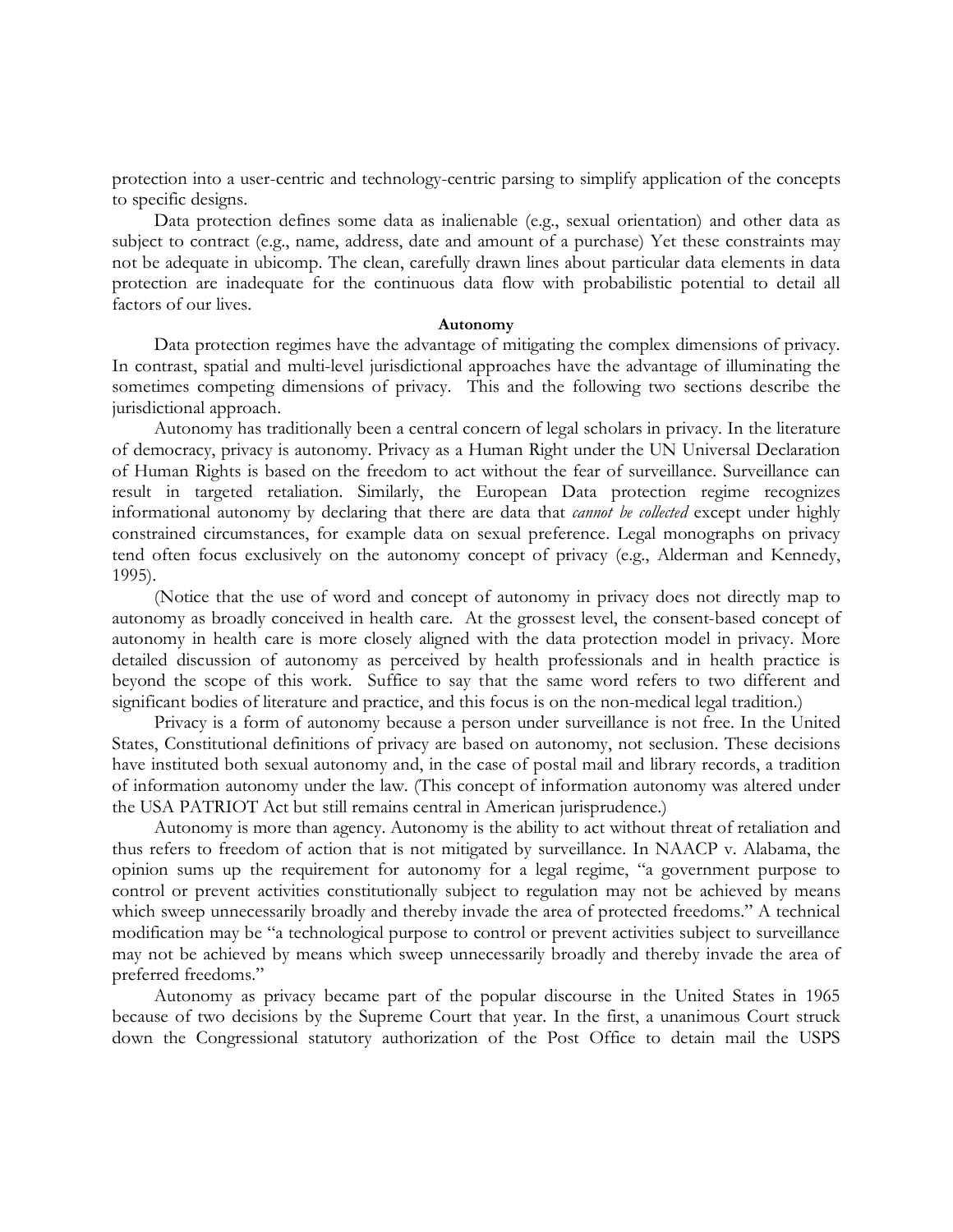determined to be "communist political propaganda" and to release that mail only after the addressee notified the USPS in writing that he or she wanted that specific information. (Lamont v. Postmaster General) Later the Court reviewed an arrest of a Director of Planned Parenthood who was providing contraception and information about contraception to a married couple. The law prohibiting such communication was abolished in a split court with the decision Griswold v. Connecticut. These two decisions form the underpinning of the right to privacy. Both are decisions based on the *availability of information*.

In a world of ubiquitous computing, individual access to information judged dangerous, harmful or simply protected by the government will be widely available given common data marketing practices. Common daily routines can illustrate such basic choices as religious and sexual practices. Once compiled, such information will be difficult to secure, given common coding practices. Under the autonomy understanding of privacy, consent to compile such data is not adequate to mitigate privacy concerns. A person cannot consent to give up core freedoms. (Notice this is in opposition to the concept of autonomy and its relationship to informed consent in health care.)

Privacy as autonomy, privacy as a human right, is inalienable. Only the concept of privacy as autonomy provides the theoretical underpinning for individuals' interest in data about themselves absent quantified harm. Recognizing that individuals have interests in data that extends beyond immediate harm is a recognition of the right to privacy as autonomy.

In technical systems, privacy as autonomy is usually implemented as strong anonymity. Users who seek autonomy in a particular dimension will seek data deletion, anonymity or obfuscation. The Cricket system implemented an autonomy model of user interaction where users could be anonymous and still access data. The Cricket designers did not use an explicit value-sensitive design approach, but did explicitly design to value privacy. As privacy as autonomy is the strongest privacy model, providing autonomy by design can address all stakeholder privacy concerns.

#### **Property**

Privacy in the United States is a subject of both civil (i.e., state law) as well as federal Constitutional law. Thus privacy is also a tort (or rather a set for four torts that need not be specified here) in the United States. Privacy as a tort defines privacy as essentially commercial, a wrong that can be set right by payment.

Privacy can yield economic advantage to select stakeholders. [Bloustein, 1968] [Mell, 1996] For example, ubicomp that provides demographic information and thus enables price discrimination can violate this dimension of privacy. Ubicomp that identifies intensity of medical need could dramatically alter pricing by making health insurance unaffordable, as the US has a market-based medical financing system.

User behavior with respect to personal information, valuation of protection of information, and characterization of data types with respect to the subject identification are all topics of active economics research. [Camp & Lewis, 2004]

The objection to privacy as property is that property rights are alienable. Under the property paradigm all subject interests in property are lost at the transaction. A data subject has no more right to limit secondary use of data than a seller of a home has a right to return and paint the kitchen after the closing. [Samuelson, 2000]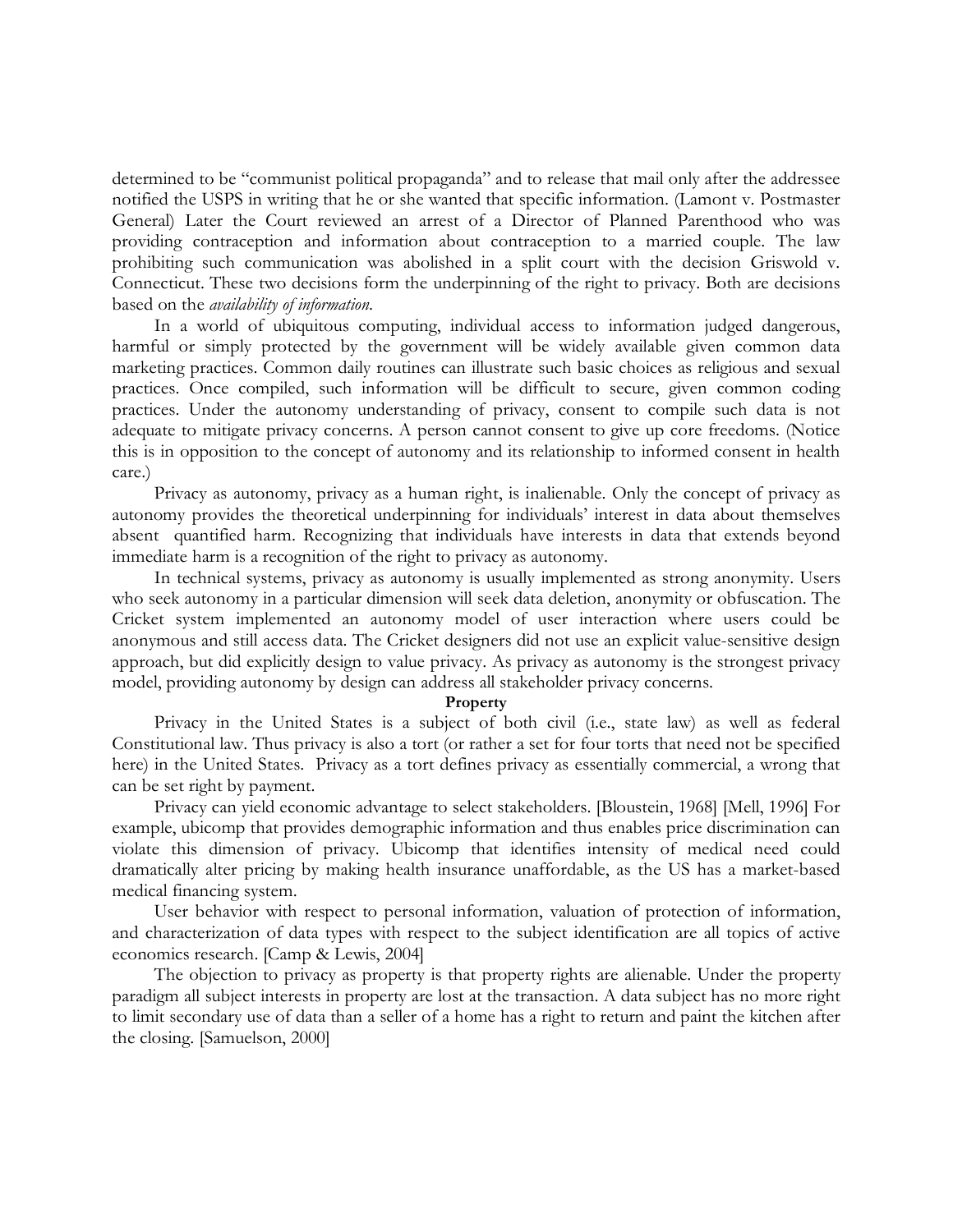In either case, the data are economically valuable and thus centralized authorities will have economic incentives to share those data. [Odlyzko, 2004] Users who see data as property will want payment for data. Alternatively, users may seek deniable pseudonyms in order to avoid future price discrimination.

### **Privacy Concepts as Complementary**

The wealth of articulated viewpoints on privacy can serve to inform design. Recognizing that these models of privacy exist is not to dictate design specifics. Autonomy is too subtle to be addressed via a single computational mechanism and requires interaction between designer and stakeholders, to ensure technology enhances and does not constrain activity. Autonomy can also identify activities that can offer spatial guidance, for example avoiding sensors in areas in the home designed for sexual activities or prayer. Privacy as the right to seclusion complements the boundaries model. Privacy as property provides a market mechanism or transactional model to enable conflict resolution in the boundaries model. Alternatively, privacy as property can ensure payment of subjects. Privacy as data protection offers a well-developed framework, including implementing legislation in more than a dozen nations, that create a set of well-defined questions. Each of these perspectives can assist in informing designers about privacy implications and assist participants in articulating privacy concerns.

As an example, one idea that invites critique is to put a sensor on a bed to obtain weight information, to collect information real time, and to provide the information to those interested in a vulnerable person's weight. In this case the boundary definition could assist in improving the design – is there no less private place than a bed one can place a weight sensor? The data protection perspective would help – is there any conceivable need for constant real time data? And the understanding of privacy autonomy would be enlightening – would activities in the bed be altered by the existence of the surveillance? (Dourish, 2004)

One design not created to invite critique but to enhance privacy instead does the former: the system by Hengartner & Steenkiste. [Hengartner & Steenkiste, 2004] This system is fatally flawed from consideration of privacy as strictly spatial. The core assumption is that space is hierarchal and thus location determines individual privacy rights without regard to the nature of the individual. Thus, in the design the location governs the availability of data of the subject, over the rules set by the subject. For example, a student who has obtained an order of protection from another student may be tracked by the threatening student via this system. (Such orders are regularly issued by the university.) The threatening student could obtain location information in public places (e.g., a classroom). The system alters the risk profile by making the personal information anonymously, immediately, and remotely available. This system is flawed because of its absolute dependance on physical spatial concepts mapping perfectly to virtual spatial concepts and its failure to consider any alternative. No data are filtered other than that specified by location owners. By implementing a narrow concept of centralized access control as security, this system has increased exposure of personally identifiable information, prohibited personal control of data, and decreased individual autonomy.

Privacy by design, as in the Cricket system, enables both location services and individual privacy [Priyantha & Chakraborty, 2000]. In this case, the location offers relevant information that can be requested by users. The only authorization required is physical location. Therefore, by using verifiable assertion of location, the location service can determine the authorization required for data access, and the default is anonymity of the requestor. In this case the data are public (e.g., relative location, available nearby services such as printers or food) The individual is able to access information based on the relevant information (i.e., location) without losing privacy. The system enables autonomy through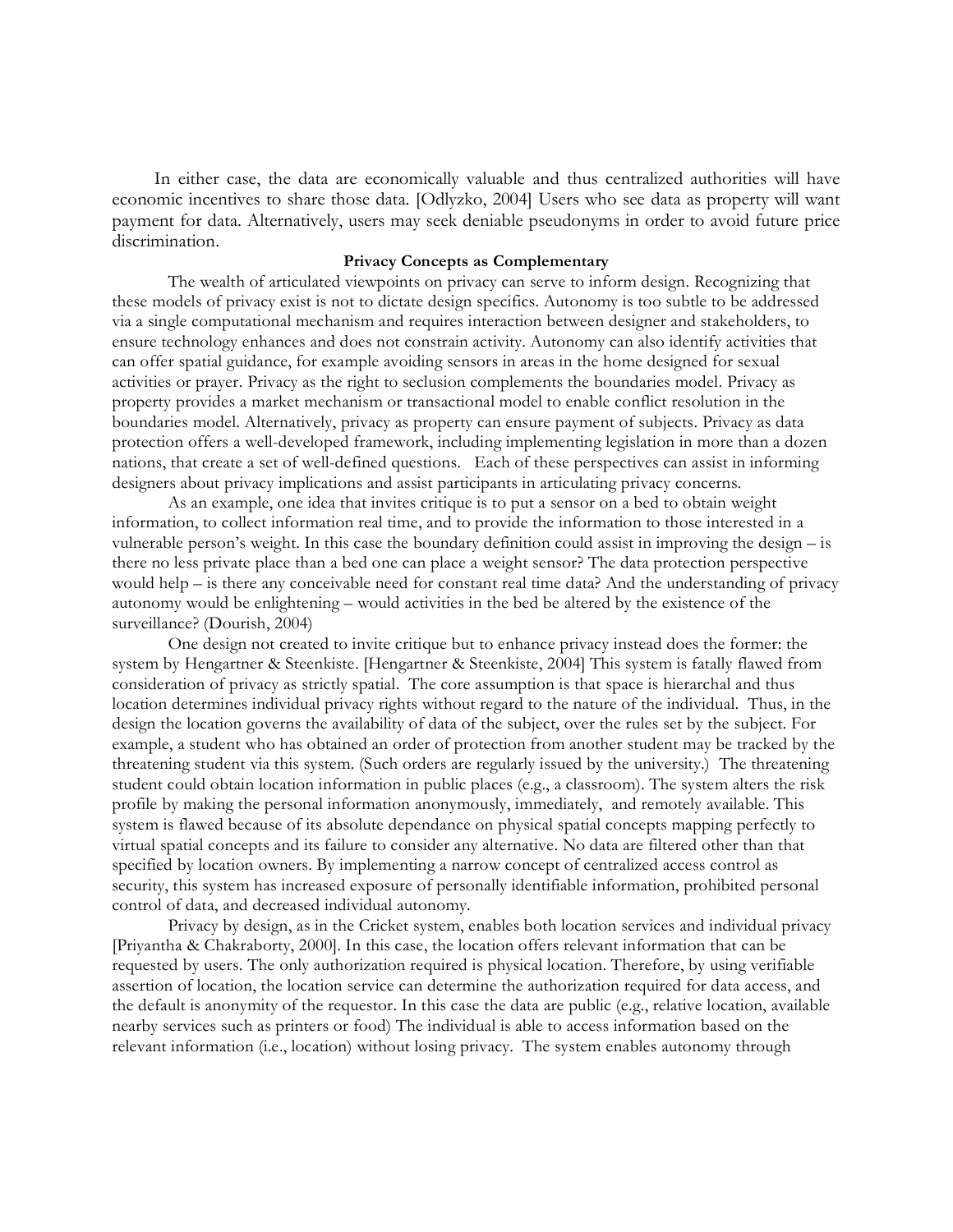anonymity of service requesters and integrates data protection through minimal data provision, and data control by requesters.

Another case where privacy was brought into the design is Intel's CareNet project, which performed extensive user studies which included examining the issues surrounding privacy with homebased ubicomp [Consolvo, Roessler, & Shelton, 2004]. In this case, caregivers and those who were subject to monitoring defined the monitored activities. The designers translated the non-technical explanations of activities (e.g., makes coffee by 8am) into system design. The monitoring was carefully targeted so all generated data would be of interest. This method was very close to value-sensitive design described here.

### **5. Closing**

The implications of ubicomp have the potential to be of particular importance in an area experiencing rapid change: home-based health care. The amount of informal care given to elders is likely to increase as the baby-boom generation starts to use, and threatens to overload, currently available assisted-living and nursing home facilities. Indeed, the number of people over the age of 65 in the US is projected to double in the year 2030 to almost 69 ½ million. This is an increase from 8% to 22% of the entire US population [US Agency on Aging, 1998].

Failing to embed privacy in the design on the basis of the demographics for home-based ubicomp risks instantiating a standard of surveillance for all ubicomp. There is a very real possibility that the designs for the vulnerable and elderly population will set the standards for home-based ubicomp design. Instantiating design standards that dismiss privacy for the vulnerable will reduce privacy for all. As such, it is essential that research in this area address the issues of privacy surrounding sensing and monitoring technologies in the home.

Current technological design methodologies, such as computer supported cooperative work and user centered design, may prove too resource intensive for the design of systems specific for individuals. Privacy can and must be made off-the-shelf and customizable as ubicomp becomes off-the-shelf and customizable. Value-sensitive design combines a focus on the technological artifact (e.g., the sensor) with an appreciation of the context. VSD provides a method for rejecting the false choice of ubicomp versus privacy, and embracing the autonomy promised by home-based ubicomp for vulnerable populations.

### **6. References**

Alderman, E. and Kennedy, C., (1995) *The Right to Privacy*, Alfred A Knopf, New York, NY.

Altman, I. (1975) *The Environment and Social Behavior*. Irving Publishers, New York, NY.

Bloustein, E. (1968) "Privacy as an aspect of human dignity: an answer to Dean Prosser." *NY Univ. Law Review* 39: 962-970.

Boyle, M. (2003) "A shared vocabulary for privacy", *Privacy in Ubicomp*. Berkeley, CA.

Camp, L. J. (2001) *Trust and Risk in Electronic Commerce*. Cambridge, MA, The MIT Press.

Camp, L. J. (2003) "Design for trust". T*rust, Reputation, and Security: Theories and Practice*. R. Falcone. Springer/Kluwer, Berlin.

Camp, L. J. (2004) "Digital identity." *IEEE Technology & Society* 23(3): 34-41.

Camp, L Jean & Y.T. Chien, "The Internet as Public Space: Concepts, Issues and Implications in Public Policy," *Readings in Cyberethics*, eds. R. Spinello and H. Tavani, Jones and Bartlett Publishers (Sudbury, MA) 2001. pp.111-123.

Camp, L. J. & S. Lewis (2004) *Economics of Security*, Springer, Berlin.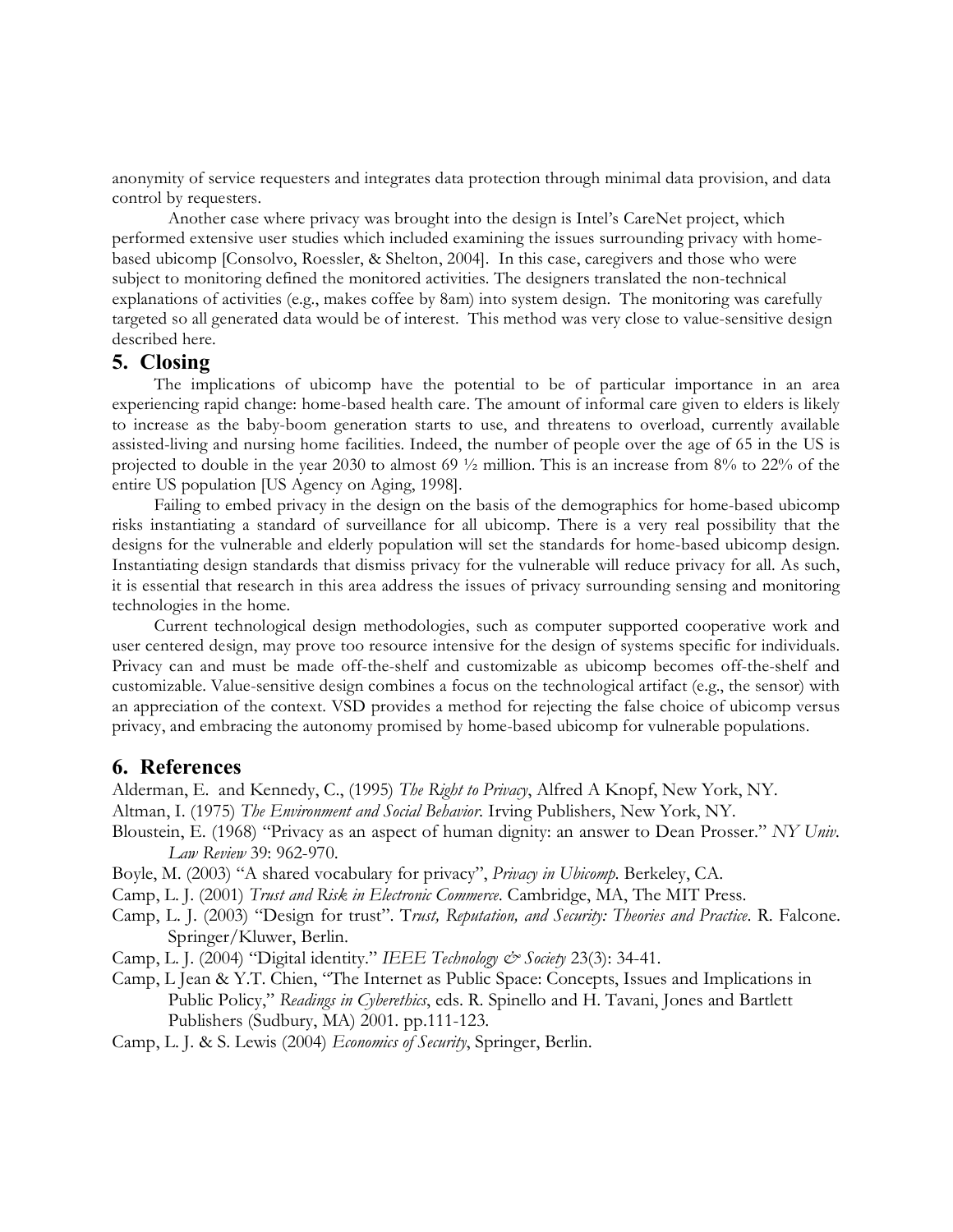- Camp, L. J. & C. Osorio (2003) "Privacy Enhancing Technologies for Internet Commerce" *Trust in the Network Economy*, Springer-Verlag, Berlin.
- Castells, M. (1997) *The Information Age: Economy, Society, Culture*. Oxford Univ., Blackwell Publishers.
- Connelly, K., K. A. Siek, et al. (2005) "Designing a PDA Interface for Dialysis Patients to Monitor Diet in their Everyday Life", *HCI Int.'l 2005*, Las Vegas, NV.
- Consolvo, S, Roessler, P. & B.E. Shelton, (2004) "The CareNet Display", *Proc. the 6th Int'l Conf. on Ubiquitous Computing: UbiComp '04*, (Sep 2004), pp. 1-17.
- Douglas, S. (1997) *Inventing American Broadcasting 1899-1922*. The Johns Hopkins Univ. Press, Baltimore, MD.
- Dourish, P. , Grinter R., Delgado de la Flor, J. and Joseeph M. (2004) Security in the Wild, *Personal and Ubiquitous Computing*, Vol 8, No 6, pp 391-401.
- Eisenstein, E. (1979) *The Printing Press as an Agent of Change*. Cambridge Univ. Press, Cambridge, UK.
- Fischer, C. S. (1994) *America Calling: A Social History of the Telephone to 1940*. Univ. of California Press, Berkeley, CA.
- Floerkemeier, C. and F. Siegemund (2003) "Improving the effectiveness of medical treatment with pervasive computing technologies", *Ubicomp 2003*, Seattle, WA.
- Freier, N. G., Consolvo, S., Kahn, P. H., Jr., Smith, I., & Friedman, B. (2005). "A Value Sensitive Design Investigation of Privacy for Location-Enhanced Computing". *Quality, Value(s), and Choice: Exploring Wider Implications of HCI Practice,* CHI2005. Portland, OR. www.ischool.washington.edu/vsd/files/freier05values\_workshop.pdf
- Friedman, B., Ed. (2001) *Human Values and the Design of Computer Technology*. Univ. of Chicago Press, Chicago IL.
- Friedman, B. and H. Nissenbaum (1996) "Bias in computer systems." *ACM Transactions on Information Systems (TOIS)* 14(3): 330-347.
- Geraci, J. (2004) "Community and Boundary in the Age of Mobile Computing: Ubicomp in the Urban Frontier". *Privacy in Ubicomp*. Nottingham, UK.
- Hengartner, U. and P. Steenkiste (2004) "Implementing Access Control to People Location Information". *9th Symp. on Access Control Models and Technologies* (SACMAT 2004), Yorktown Heights, NY.
- Jiang, Hong, Landay, (2002) "Approximate Information Flows: Socially-based Modeling of Privacy in Ubiquitous Computing", *Proc. the 4th Int.'l Conf. on Ubiquitous Computing Theory*, Goteborg, Sweden, Sept 29 – Oct 1.
- Jiang, X. (2002) "Safeguard Privacy in Ubiquitous Computing with Decentralized Information Spaces". *Privacy in Ubicomp 2002*.
- Langheinrich, M. (2002) "Privacy Invasions in Ubiquitous Computing", *Privacy in Ubicomp 2002*. Goteborg, Sweden.
- Langheinrich, M. (2001) Privacy by Design Principles of Privacy-Aware Ubiquitous Systems. *Proc. Ubicomp 2001*. Atlanta, GA.
- Lessig, L. (1999) *Code and other basic laws of cyberspace*. NY, Basic Books.
- McLuhan, M. (1977) *The Gutenberg Galaxy.* Univ. of Toronto Press, Toronto, CA.